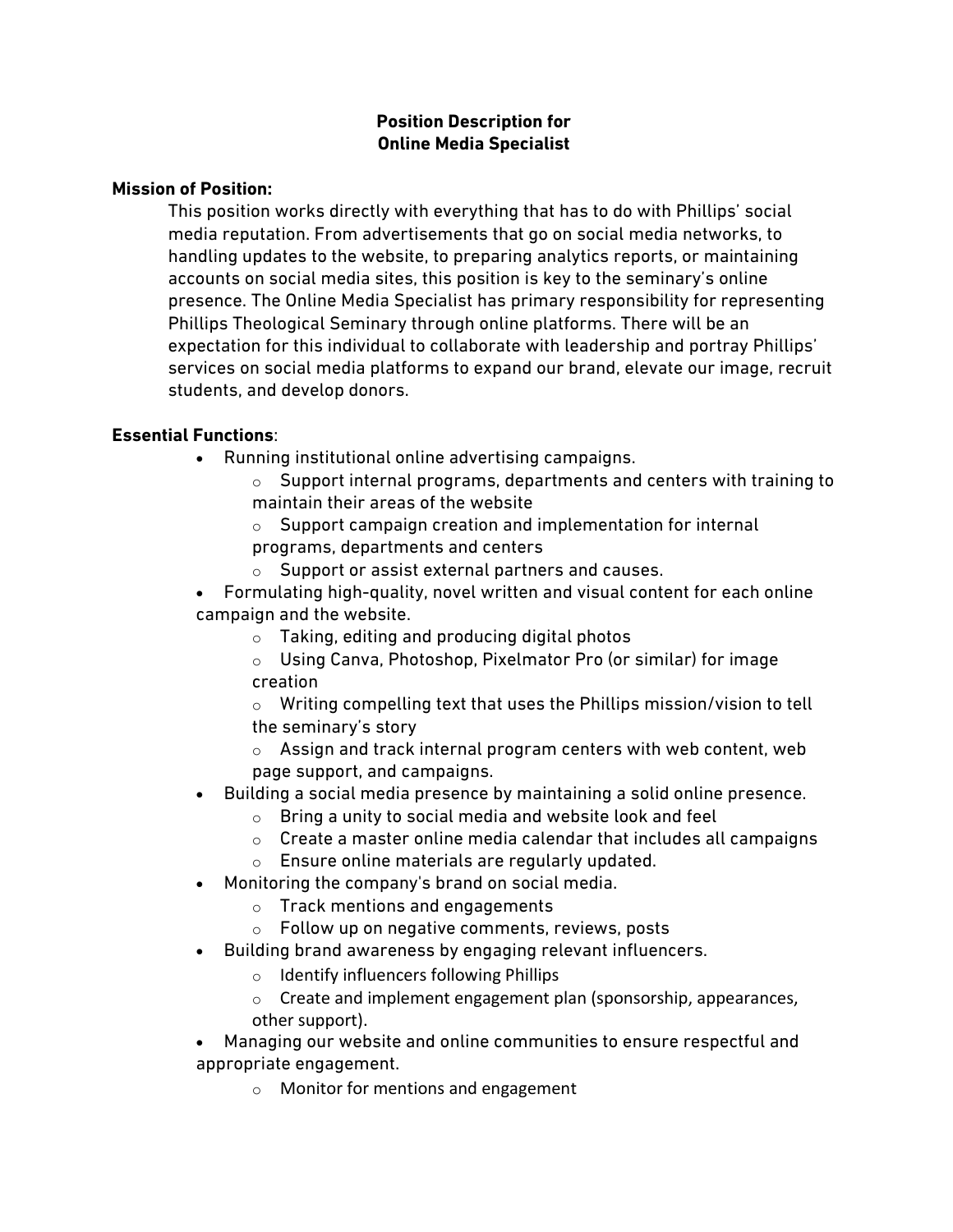- o Implement guidelines for engagement
- o Assist others in the institution with guidelines for engagement.
- Responding to comments on each of our accounts.
	- o Create automated responses where appropriate
	- o Understand blocking and banning guidelines
	- o Route questions from commenters to appropriate office.
- Overseeing customer service provided via social media.
	- o Provide a response to legitimate queries within 24 business hours
	- o Route online queries and responses to appropriate office
	- o Follow up online to gauge and track customer satisfaction.

• Analyzing data to determine whether social media campaigns have achieved their objectives.

- o Understand objectives of each campaign
- o Create charts and narratives to report objectives
- o Recommend shift in campaigns to meet objectives
- o Use SEO analytics to help meet objectives.
- Establishing and managing media campaign budgets, including tracking spending by project codes.
	- $\circ$  Identify cost benefit of campaigns
	- o Create regular reports on campaign and project spending.
- Providing general office administrative support as needed.
	- o Credit card reconciliation reporting
	- o Maintaining login and password account information
	- $\circ$  Be a presence in the office during regular office hours
	- o Represent the department in meetings
	- o Be prepared to take notes and offer reports on meetings.

### **Competencies:**

- Creativity combined with curiosity
- Fluency in Microsoft Office 365 and its apps, WordPress, Tik Tok, Meta Business, Twitter, Instagram, Google Ads, Canva, and Adobe Creative Suite
- Excellent interpersonal/written communication skills
- Acute attention to detail
- Sensitivity to working in a multicultural and diverse setting
- Strong organizational skills with the ability to prioritize, think creatively and strategically, and meet deadlines
- Ability to work independently and as a member of a team with emphasis on collaboration and tact; professionalism, confidentiality and flexibility are critical to success in this role
- Creating and maintaining client relationships and managing processes
- Proficient in marketing research and statistical analyses.